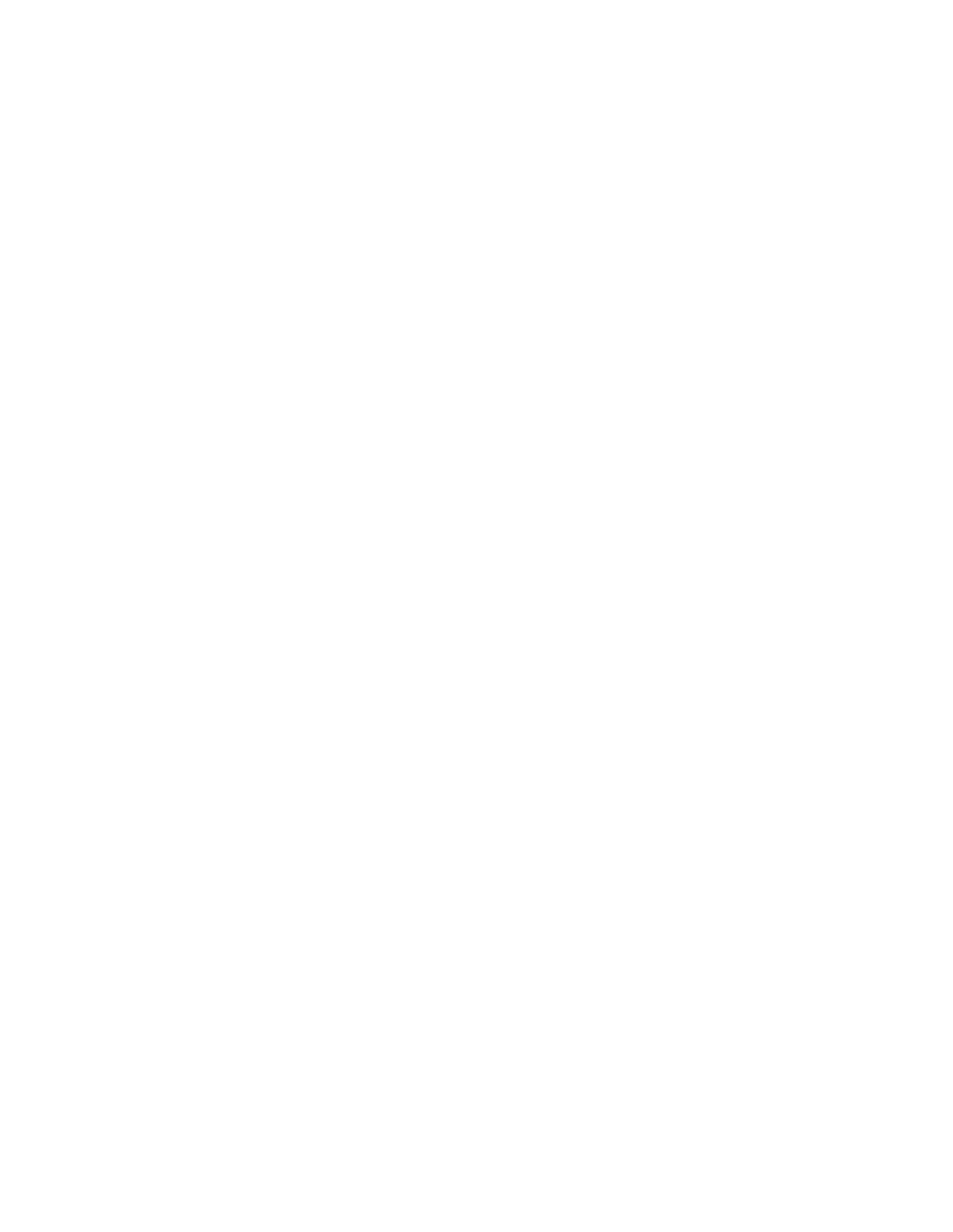To remember it so clearly, so painfully tonight tells me that I have never for an instant truly forgotten it. I feel in myself now a faint, dreadful stirring of what so overwhelmingly stirred in me then. great thirsty heat, and trembling, and tenderness so painful I thought my heart would burst. But out of this astounding intolerable pain came joy. We gave each other joy that night. (*GR* 81)

Another incident involving David's enslavement concerns his relationship with Joey. "Joey is a boy. I saw suddenly the power in his thighs, in his arms, and his loosely curled fists. The power and the promise and the mystery of that body made me suddenly afraid. That body suddenly seemed like the black opening of a cavern in which I would be tortured till madness came." (*GR* 127)

David is in an unpleasant and challenging circumstance. Baldwin's use of images such as the body, mirrors, windows, and Giovanni's room itself depicts his circumstances. Giovanni's room and David's homosexuality are described as "What kind of life can we have in this room?this filthy little room. What kind of life can two men have together, anyway? "(*GR* 71). The scene in Giovanni's chamber takes place in Paris. It offers a homosexual alternative to heterosexual romances in the West. The novel is described by Horace Porter as:

> Giovanni's Room is as significant among Baldwin's works as it is in Afro-American reasserts itself throughout James's career, so Giovanni's Room has played a similar part in the complex continuing drama of Baldwin's life and work. The novel primarily distinguishes Baldwin from among his influential literary forebears. (96)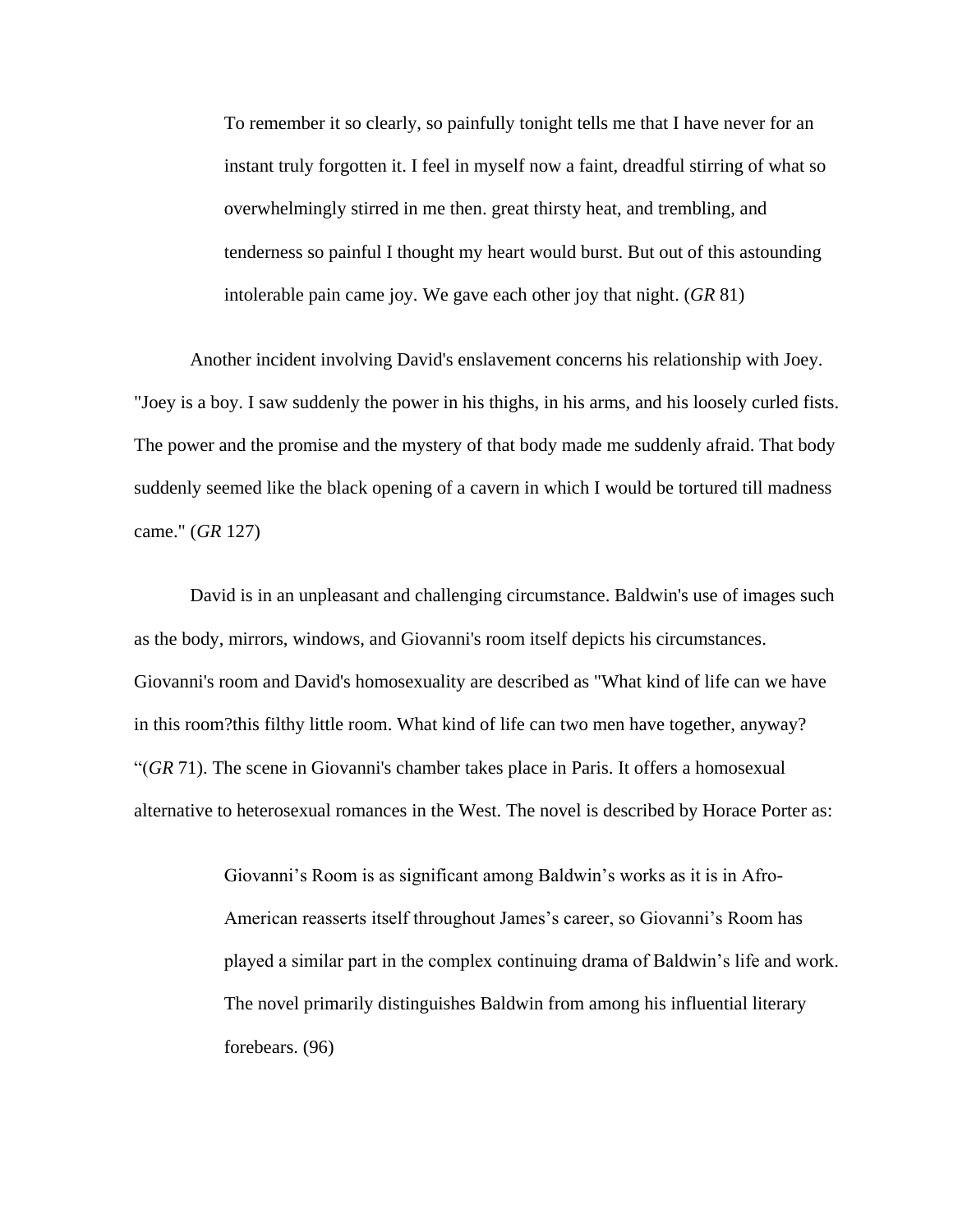Although the novel was rejected for publication, it became a key work for gay and lesbian studies in the United States.

*Another Country* is a short story about reconciliation from 1962. It's set in the village during Baldwin's bohemian years. In America, it has a multiethnic cast of eight people. It epitomizes their existence. Each of the eight people is in a bisexual and interracial relationship. They try to bring people of different ethnicities, genders, and sexual orientations together.

*Another Country* eloquently expresses Baldwin's fury. It is Eric who gives and endows homosexuality with the potential to cure in Baldwin's narrative. Eric is the gay character in the story. From race to sex, he transmits the power of love. He had intercourse with the majority of the people in the narrative, including Vivaldo, Yves, and Cass. They are content with their sexual relationship. Rosenblatt Roger refers to Eric's sex as "Homosexuality in the person." Eric becomes the main liberating force of the novel and thinks the novel is about sins of mission and a modern inferno that contains them. Eric had sex with Vivaldo. He reclaims what he has been denied. Like Eric, Vivaldo describes himself and his body. He is comfortable and receives what he desires from Eric. Their homosexual relationship is described by Baldwin as:

> he murmured at last, in a strange voice, as he now heard himself murmur, Oh, Eric. Eric. What was that fury like? Eric. He pulled Eric towards him through the ruined sheets and held him tight. And, thank you, Vivaldo whispered, thank you, Eric, thank you. Eric curled up against him as a child and salt from his forehead dripped onto Vivaldo's chest. (*AC* 51)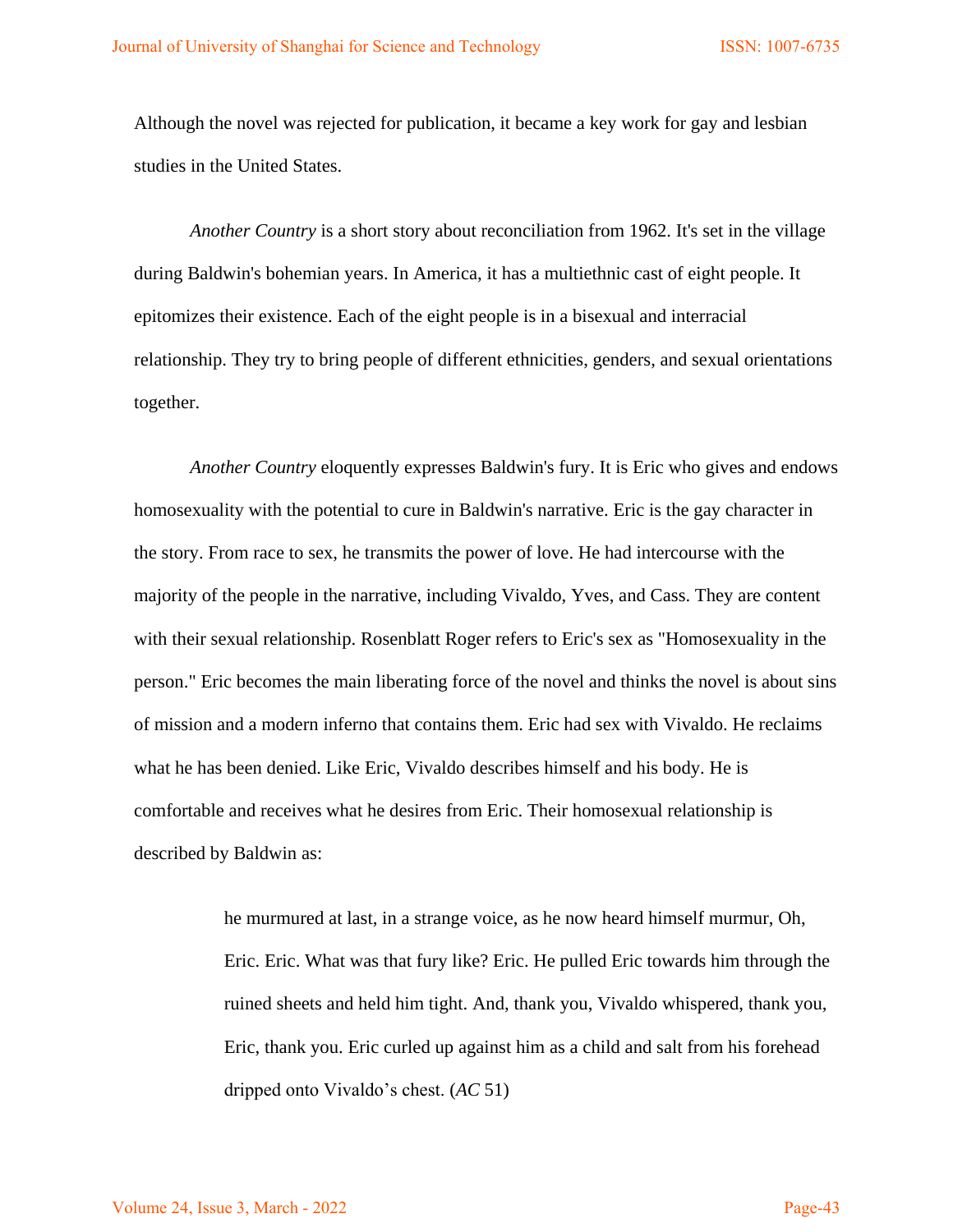In the novel, homosexuality is a cause of guilt and anxiety. Eric, on the other hand, resolves many of the issues that the novel's other protagonists face. Eric learns to love and heal others, but he is unable to do it for himself. James Baldwin became a civil rights activist's spokesperson. The rise in violence against black people has prompted Baldwin to speak out more forcefully against white supremacy in the United States. Baldwin also established himself as one of the most brilliant intellectuals of his era. As a gay black man, channels and the media began to give and focus on him.

*Tell Me How Long The Train Has Been Gone* (1968) is a rebuttal to black critics of Baldwin's role in the civil rights struggle due to his homosexuality. Eldridge Cleaver characterized Baldwin's homosexuality as a form of race hatred, dismissing all-black homosexuals.

> They are outraged and frustrated because in their sickness they are unable to have a baby with a white man. The cross they have to bear is that they are already touching their toes to the white man. The fruit of their miscegenation is not the little half-white offspring of their dream. (79)

Baldwin reacts to critics' attacks on The Train by presenting Leo and Christopher's relationship. *Another Country* explores the notion of salvation via homosexuality, which Christopher is reminded of.He argues that gay sexuality and black militancy are mutually exclusive.

Baldwin's final work, *Just Above My Head*, was published in 1979. It is a fictionalized account of Arthur Montana's life. The novel's protagonist is Arthur. He is a gay gospel singer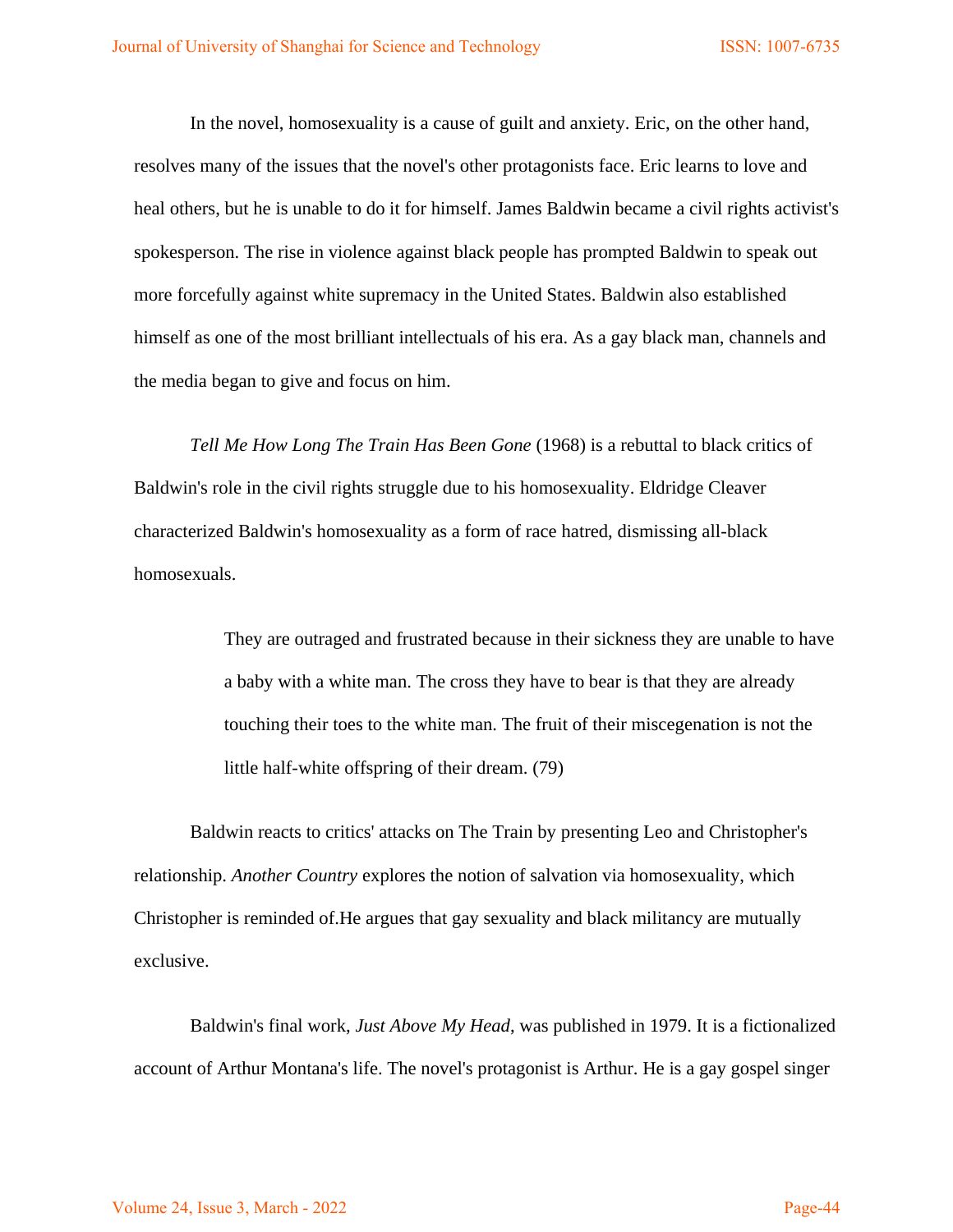of African heritage. Arthur passed away at the age of 39. In London, he had a heart attack. Arthur's sister is Halle. She begins her search for information about her brother's past. She believes that homosexuality was one of the causes of his death. Homosexuality is a recurring theme in the novel. It is the root of Arthur's emotional estrangement from his family. The contrast between the events that follow Arthur's breakup with the church and Halle's divorce from Julia reveals homosexuality.

However, in this novel, James Baldwin handles homosexuality differently than in other novels. Obviously, homosexuality does not capture the reader's interest even more than in Baldwin's previous works. It smoothly moved into Arthur's life to assist him in his quest for survival in his community.

## **Conclusion**

Baldwin is a significant figure in American and African American literature. His work questions white tyranny and compulsive heterosexuality in his community, which is dominated by white rules. In his novels, he openly and directly discusses homosexual and bisexual themes. Straight white men who want to have sex with him refer to him as a queer, and white women who want to have a negro experience refer to him as a black stud and wish to save him from homosexuality refer to him as a black stud. Baldwin emerges as a significant character in the lives of African American homosexual men, and he becomes a symbol for an entire generation of black gay authors.

Baldwin explores homosexuality and considers sex between two guys as a powerful instrument and revelation for emancipating people from social categorizing restrictions. The